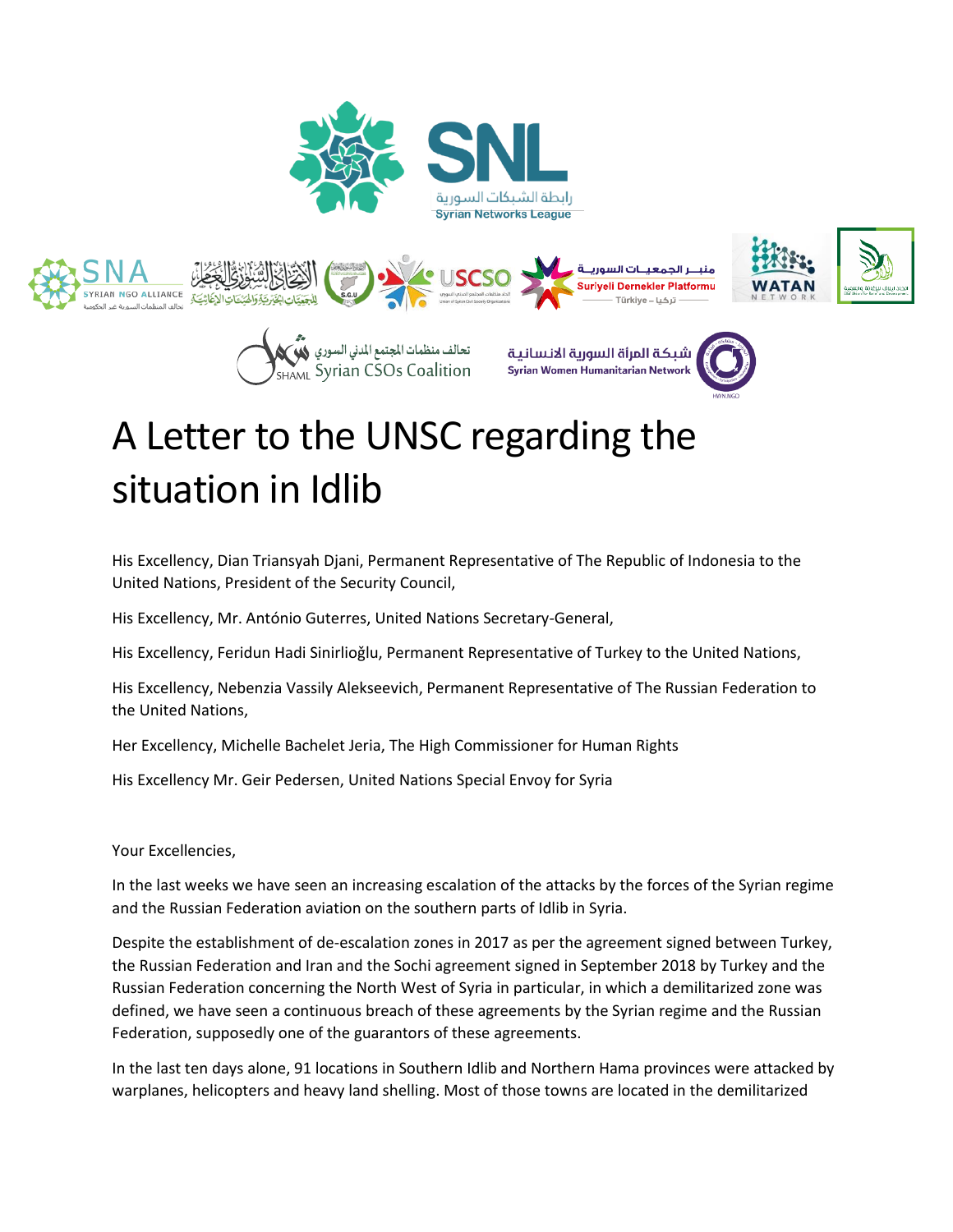zone and are home to around 460,000 civilians, half of which, around 290,000, have already fled from their homes to seek shelter in the northern parts of Idlib. 12 hospitals and health facilities were targeted, 3 of which were on the de-conflicted list that was provided to the UN OCHA, designated clearly as health facilities. More than 24 schools were targeted in these 10 days. More than 69 civilians have been killed and 82 were injured.

Yet the regime and the Russian Federation talk about fighting terrorists. They are creating the frustration and anger that foster terrorism by targeting civilians in areas that were clearly defined as demilitarized and safe for civilians.

We call upon the UNSC to clearly condemn these attacks on civilians and to take the necessary measures to stop them immediately.

We call on the UN and the international community to fully assume their responsibility in protecting the civilians and to apply all the means of pressure on the aggressors, the Syrian regime and the government of the Russian Federation, to stop the systematic targeting of civilians, of health workers and of public services institutions, in particular health facilities and schools.

We call upon Turkey and the Russian Federation to honor their commitments as guarantors of the Sochi agreement and thus to secure the protection of civilians in the North West of Syria.

Fighting terrorism should never and under no circumstances be by attacking civilians. The Syrian regime, backed by its allies, has always used this pretext to terrorize our people. The people of Idlib have been welcoming Syrians forcibly displaced from across the country, organizing to provide education, health and social services for their communities and creating models of local civic engagement. They are the ones fighting authoritarianism and terrorism on a daily basis.

We as Syrian civil society not only fear for the lives and wellbeing of the millions of civilians in the North West of Syria, we also fear for the future of its young people. Young women and men who are struggling to stay in and build their communities, to protect their families and shape their country. We cannot afford for them to lose hope in the future of their country or in an international system that was meant to protect them.

We need military operations on civilians to end in order to have a chance to save the future of the youth in Syria. We need you to act now and to act with resolve.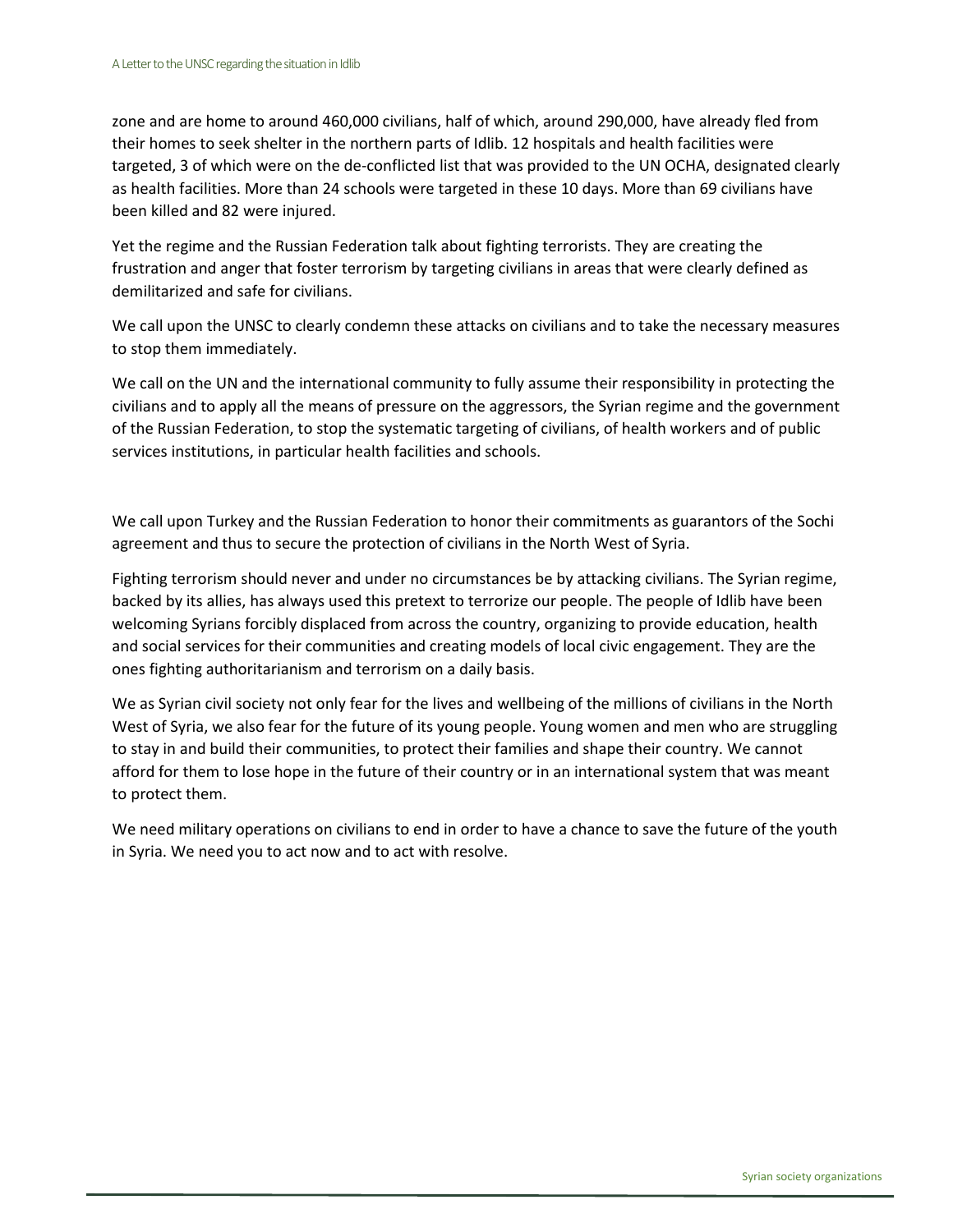### *undersigned:*

## *1.* **السورية الشبكات رابطة** *| Syrian Networks League (SNL)* **SNL** *Entities:*

#### **السوري 2. USCSO | اتحاد منظمات المجتمع المدن ي USCSO Entities:**

- Shami Home | البيت الشامي .3
- ي<br>Syrian Expatriate Medical Association |الرابطة الطبية للمغتربين السوريين .
- 5. الصحية والرعاية للتنمية الرساج|Alseeraj For Development And Healthcare
- Association Alsham |الشام لأليتام 6.
- 7. للجميع الصحة| Health For All
- Associaition Woman Supporting International|المؤسسة الدولية لدعم المرأة 8.
- .<br>Syrian Education Commission | الهيئة السورية للتربية والتعليم 9.
- Humanitarian Baraka |بركة اإلنسانية 10.
- Development For Basamat|بصمات من أجل التنمية 11.
- 12. البيضاء األيادي جمعية|BEYAZ ELLER YARDIMLAŞMA DERNEĞI
- Association Nour Syrian|جمعية النور السورية 13.
- 14. السورية والتعاون الوحدة جمعية|Syrian Unity And Cooperation Society
- 15. والتنمية لإلغاثة الوفاء جمعية|ALWAFA ASSOCIATION FOR RELIEF AND DEVELOPMENT
- Mazlumlar Ensar|جمعية أنصار المظلوم ين 16.
- Takafulcharity|جمعية تكافل الخيربة .17
- 18. واإلنسانية التعليمية لألعمال سنا جمعية|Sana Association For Educational And Humanitarian Works
- ر جمعية شام شريف [Şam Şerif İnsani Eğitim Kültür Ve Araştırma Derneği]
- Charity Alkhair Nor|جمعية نور الخ ت 20.
- EDENLER |دعاة إلى الخير 21.
- Association Women Syrian|رابطة المرأة السورية 22.
- Limits Without Mercy|رحمة بال حدود 23.
- CIVIL CARE |سيفيل كير 24.
- Syria For Youth|شباب ألجل سوريا 25.
- 26. واحسان عدل|Adel And Ihsan
- 27. انسان النك|Insan For Psychosocial Support
- 28. سالم مساحة|Space Of Peace
- .<br>Evi Halepli|ملتقى البيت الحلبي<sup>'</sup> .29
- .<br>20. Damascene House |ملتقى البيت الدمشقى 30 ë
- Organization Humanitarian Almarsos Albonian|منظمة البنيان المرصوص اإلنسانية 31.
- ا منظمة المهندسين السوريين للاعمار والتنمية 32. [Syrian Engineers For Construction And Development
- Organization Abrar|منظمة أبرار لإلغاثة والتنمية 33.
- Organization Charity Bader|منظمة بادر الخ تية 34.
- Organization Barada|منظمة بردى لإلغاثة والتنمية والتعليم 35.
- .<br>E.D. Organisation |منظمة زدني علما .36
- WATAN|منظومة وطن 37.
- Foundation Irtiqaa|مؤسسة ارتقاء التعليمية 38.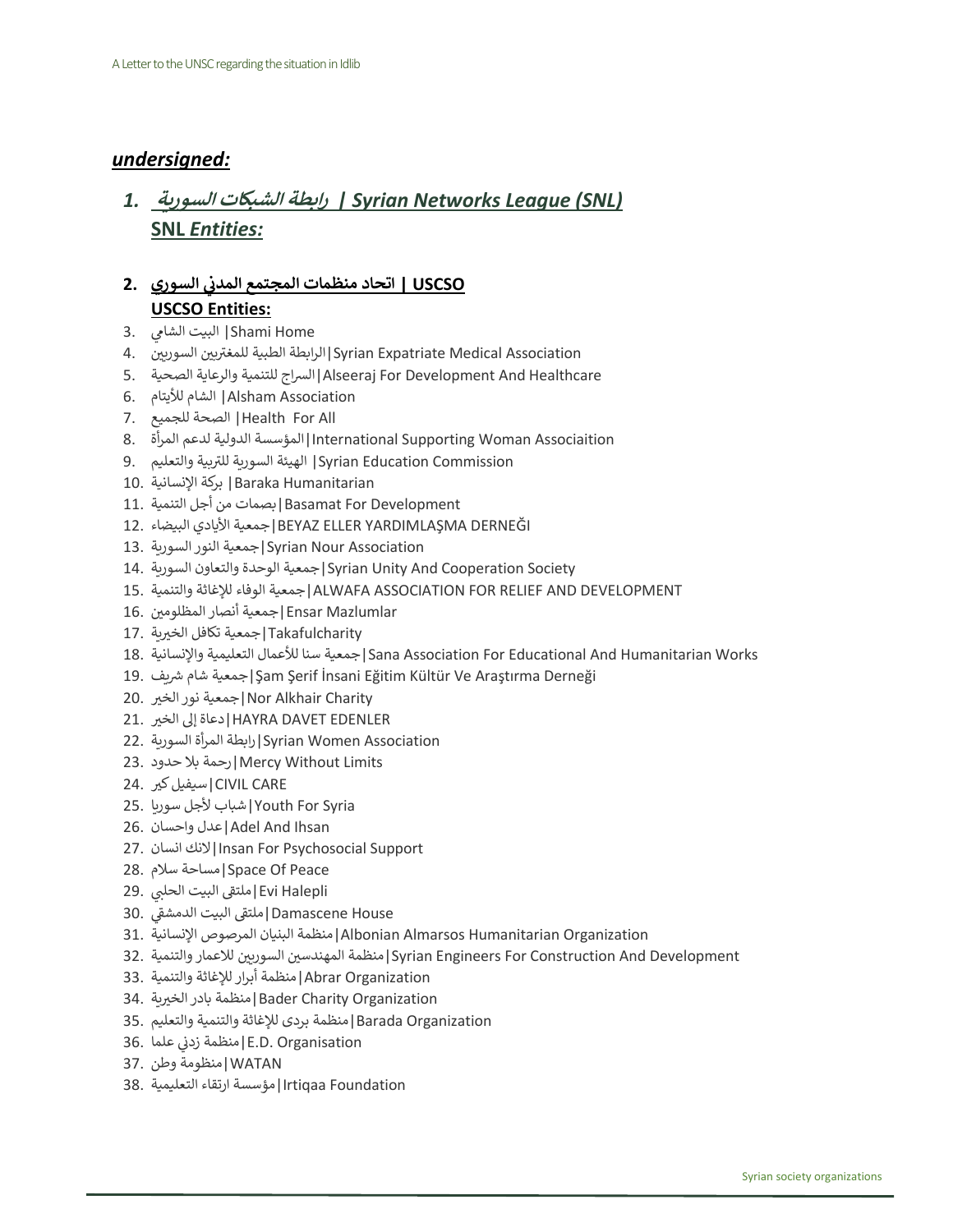- Humanitarian Arzaq|مؤسسة أرزاق اإلنسانية 39.
- Hope Of Seeds|مؤسسة بذور األمل 40.
- Foundation Humanitarian RAHMA|مؤسسة رحمة اإلنسانية 41.
- 42. والتنمية لإلغاثة عدالة مؤسسة|Adaleh Foundatoin For Relief And Development
- 43. همة|Himma Youth Organization

#### **44. السورية منربالجمعيات | Syrian Ngo Platform Platform Entities:**

- 45. االنسانية الشام اعمار|Emaar Al Sham Human
- 46. الشاملة للتنمية التضامن|Solidarity for Comprehensive Development
- 47. االنسانية والتنمية للدعم السورية الجمعية INSURYA|Syrian Association for Support and Human Development INSURYA
- 48. )مرسات )والتنمية اإلنسانية للرعاية السورية|Syrian Center for Humanitarian Care and Development (MASARAT)
- 49. االجتماعية للتنمية الدولية المؤسسة SDI|International Foundation for Social Development SDI
- development Human|تنمية انسان 50.
- 51. االنسانية النفيس ابن جمعية|Ibn al Nafees Human Society
- Society Reconstruction|جمعية اعمار إلعادة البناء 52.
- 53. الرصوص البنيان جمعية|Association of Bunyan Almrsos
- الخ تية 54. نخ التأ جمعية| Association of brotherhood group
- 55. اإلنسانية الحياة جمعية| ALHAYAT İNSANİ YARDIMLAŞMA DERNEĞİ
- 56. األيتام وكفالة لرعاية الشام جمعية|Al Sham Association for Orphans Care
- 57. والتعليم للتنمية المعرفة جمعية|Knowledge Society for Development and Education
- Society Relief Atta|جمعية عطاء لإلغاثة اإلنسانية 58.
- 59. انسان النك جمعية|Association for a human being
- together Association|جمعية معا 60.
- Association Hema|جمعية همة الشبابية 61.
- WATAN JANA|جنب وطن 62.
- 63. جود|Cudi Development Foundation
- 64. حوران اهل رابطة|Association of the people of Horan
- عدم.<br>Give me a note |زدني علما ] 65.
- National Thabit bin Zaid|زيد بن ثابت االهلية 66.
- Humanity Sham|شام االنسانية 67.
- life Sham|شام حياة 68.
- رشيف 69. شام|Sham Sherif
- 70. الطبية شامنا|Our Medical Services
- Charity Cham Twilight|شفق شام الخ تية 71.
- 72. تاالنسانية الخ غراس|Grass of Human Goodness
- 73. وتنميته الطفل لرعاية غراس|Grass for Child Care and Development
- المهجر 74. ف ين السوري اتحاد منظمة|Organization of the Union of Syrians in the Diaspora  $\frac{1}{2}$ ن
- Organization Bonyan|منظمة بنيان 75.
- Organization Charity Sham Al Takaful|منظمة تكافل الشام الخ تية 76.
- Organization Mask|منظمة مسك 77.
- relief IYD|هيئة اإلغاثة اإلنسانية الدولية 78.
- (Horan Islamic Organization (Ataa |هيئة حوران الاسلامية (عطاء)
- 80. الدولية اإلنسانية اإلغاثة هيئة)| IHR)International Humanitarian Relief Agency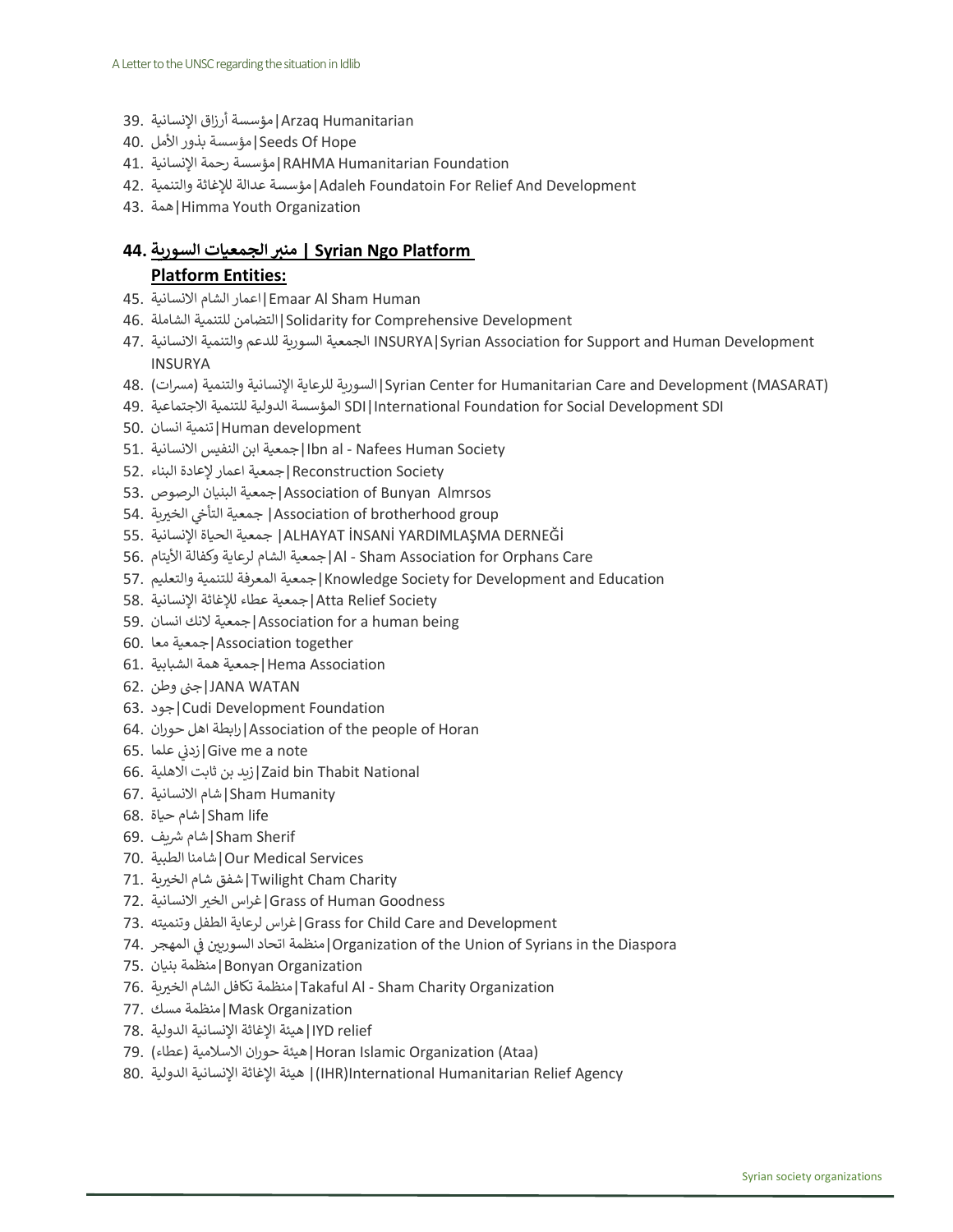#### **UNION SYRIAN GENERAL | االتحاد السوري العام 81.**

#### **General Syrian Union Entities:**

- Sham Orphan Association|الشام لرعاية الأيتام في عموم سورية .82 ن
- 83. االنسانية والمساعدة العدالة|Adalah Foundation For Relief And Development
- .<br>Ehsas Relief Agency |تجمع احساس الاغاثي .84 į
- ALAML ASSOCIATION FOR CANCER جمعية الأمل لمكافحة السرطان .85
- Alberr Association |جمعية البر 86.
- Bir And Ihsan |جمعية البر والإحسان الخيرية .87
- Alyaman|جمعية اليمان 88.
- 89. أرزاق جمعية|Arzaq Humanitarian Foundation
- Takkad Ruhamaa|جمعية رحماء بينهم 90.
- Development And Relief Zaytoona|جمعية زيتونة لإلغاثة والتنمية 91.
- Humanity Association Safe|جمعية صفا االنسانية 92.
- Organization Rakeen|رك ين 93.
- 94. والتنموية تية الخ لألعمال سابق|Sabeq Foundation For Charity And Development
- 95. والتطوير وللتنمية لإلغاثة سخاء|Sakhaa For Relief And Development
- Charity Salsabeel|سلسبيل الخ تية 96.
- Charity Obaida|عبيدة لألعمال الخ تية 97.
- Affan Bin Osman|عثمان بن عفان 98.
- Organization Syria Green|غرين)أخ نض(99.
- Freedom Floka|فلوكا الحرية 100.
- Together All|كلنا سوا 101.
- All For Charity |معا لأجل الخير 102.
- AL-Ameen For Humanitarian Support |منظمة الأمين للمساندة الإنسانية .103
- Organization Care Health|منظمة الرعاية االنسانية 104.
- Organization INSAN|منظمة انسان الخ تية 105.
- Organization Active|منظمة أكتف 106.
- Organization Humanitarian Sadad|منظمة سداد اإلنسانية 107.
- Organization Association Shafak|منظمة شفق النور 108.
- ORGANIZATION HUMANITARIAN BASAR AL|مؤسسة البض للخدمات االنسانية 109.
- Charity Hmedi|مؤسسة الحميدي الخ تية 110.
- Hope Restore|اعادة األمل مؤسسة 111.

#### **112.ايالف اتحاد | Ellaf Union For Relief And Development Ellaf Entities:**

- Medical Education Council |هيئة التعليم الطبي .113
- Emergency Border No | اسعاف بال حدود 114.
- Relief Humanitarian | اإلغاثة اإلنسانية 115.
- Association Albalad Ibn | جمعية ابن البلد 116.
- Association Alulfa | جمعية االلفة 117.
- Association Start New | جمعية نيو ستارت 118.
- المنظمة التعاون الدولي الزراعي International Agricultural Cooperation Organization المنظمة التعاون الدولي الزراعي
- 120. والتعاون الوحدة منظمة | Unity And Cooperation Organization
- Association Bahar | منظمة بهار 121.
- Alfurkan | الفرقان 122.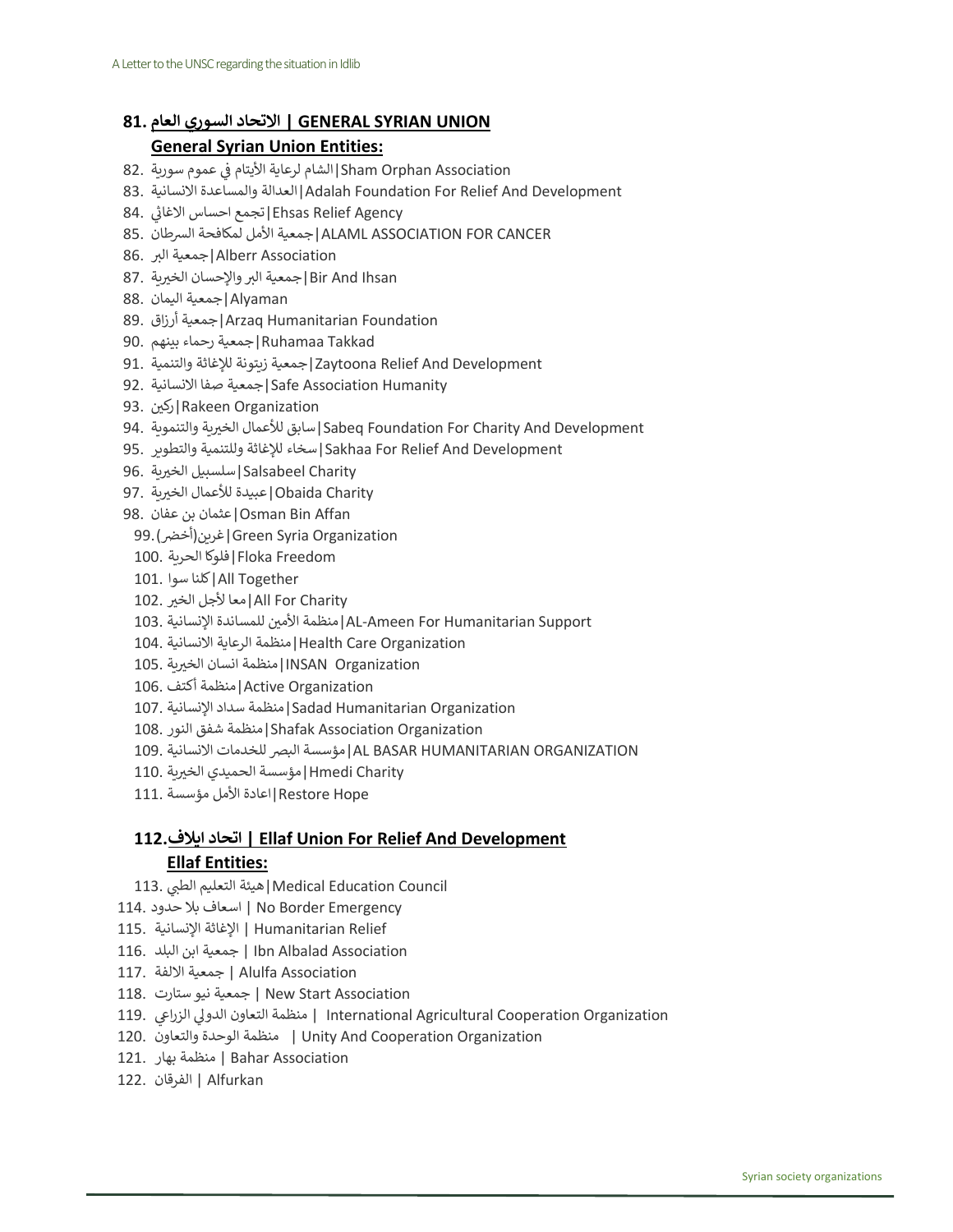- 123. األصيل العز جمعية | Authenticity And Dignity Association
- 124. والعطاء النعمة حفظ جمعية | Blessings Maintenance And Giving Association
- Association Breezes Mercy | جمعية نسائم الرحمة 125.
- Association Light Future | جمعية نور المستقبل 126.
- Charity For Rawad | رواد الخ تية 127.

### **Alliance NGO Syrian | تحالف المنظمات السورية غربالحكومية128. SNA Entities:**

- UOSSM |اتحاد المنظمات الطبية 129.
- Development And Relief Ihsan|إحسان لإلغاثة و التنمية 130.
- Foundation SRD | سوريا لإلغاثة والتنمية 131.
- Alnahda Ghiras|غراس النهضة 132.
- 133. Violet Organization For Relief And Development|والتنمية لإلغاثة بنفسج منظمة
- Organization SKT |مؤسسة سكن للرعاية والتنمية 134.
- Organization Relief Syria| هيئة اغاثة سوريا 135.

#### **Network Watan | شبكة وطن136.**

## **Network Humanitarian Women Syrian| شبكه المر أة السورية اإلنسانية137.**

#### *Other entities, non-SNL:*

#### **السوري 138. Coalition Csos Syrian Shaml | تحالف شمل لمنظمات المجتمع المدن ي Shaml Entities:**

- Zeitooneh & Basmeh|بسمة وزيتونة 139.
- Emissa|ايمسا 140.
- Fazaa|فزعة 141.
- Organization Malek Kesh|منظمة كش ملك 142.
- (Local Development And Small-Projects Support (LDSPS)|مكتب التنمية المحلية ودعم المشاريع الصغيرة .143
- Branch Olive|غصن الزيتون 144.
- 145. أمل فسحة منظمة|Space Of Hope Organization
- ىل 146. التا اليوم| The Day After (TDA)
- Development For Now Women|النساء اآلن من أجل التنمية 147.

#### **Other Syrian Civil Society Organizations**

- UFSA|اتحاد الأكاديميين السورين الأحرار .148
- 149. العالم حول اتحاد ين السوري تنسيقيات | Union of Syrian Coordinators around the world
- Suriye İlan|اعالن سوريا 150.
- الية السورية 151. <sup>ر</sup> االست االغاثة<sup>|</sup> Australian Syrian Relief Incorporated
- Eller Beyaz|األيادي البيضاء 152.
- تركيا 153. ن ف العر البيت| Arap Evi (Türkiye) Ĩ ن
- Syrian National Democratic Rally التجمع الديمقراطي الوطني السوري .154
- (Togother ( Free Group Syrian|التجمع السوري الحر)يجمعنا( 155.
- Association Sweden-Syria |الجمعية السورية السويدية 156.
- السوري 157. البيضاء الخوذ المدن الدفاع|Syria Civil Defence The White Helmets: ن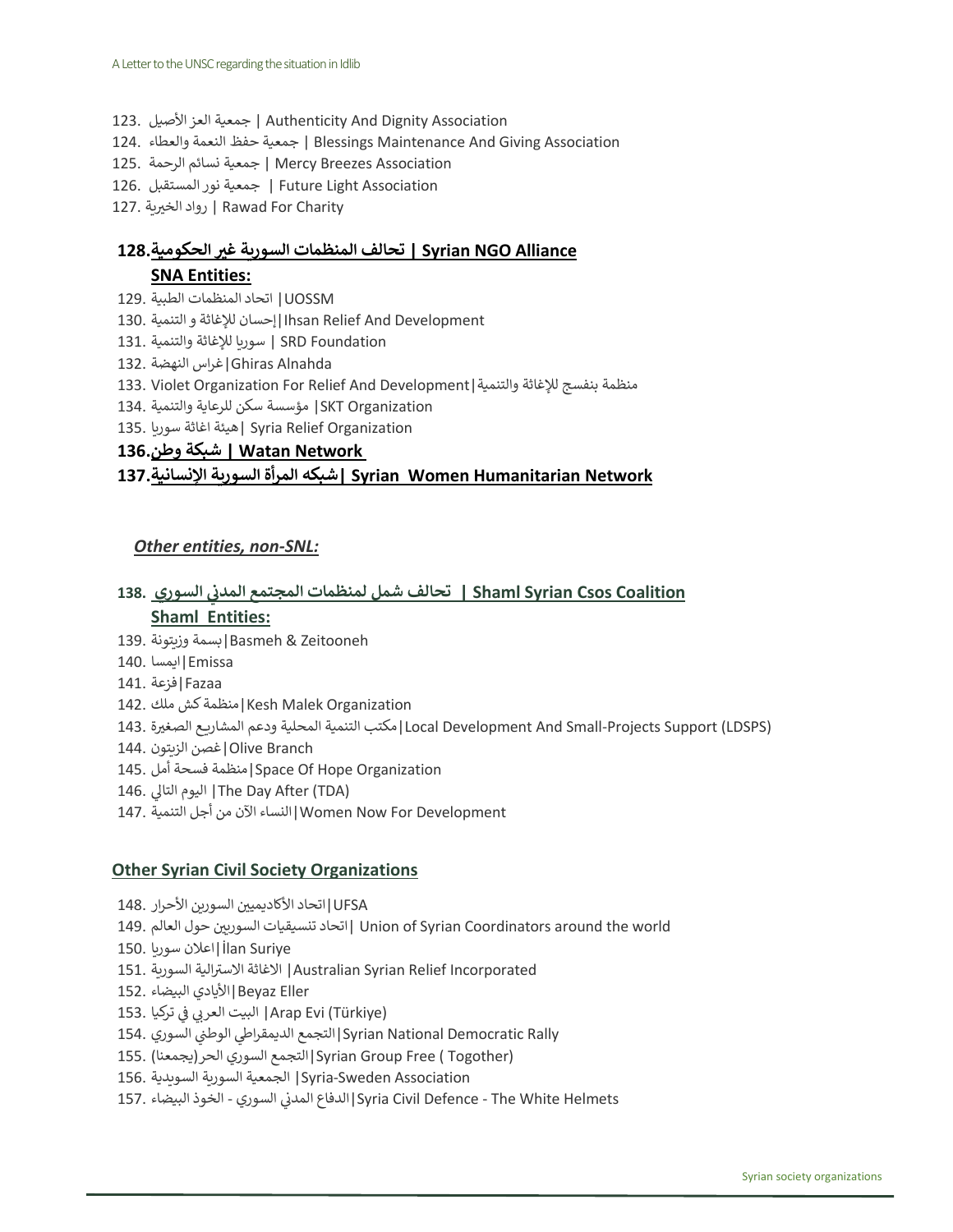- 158. والمحاسبة اإلنسان لحقوق السورية الرابطة|Syrian League For Human Rights And Accountability
- 159. الديموقراطية ألجل السويدية السورية الشبكة|The Syrian Swedish Network For Democracy
- 160. اإلنسان لحقوق السورية الشبكة|Syrian Network For Human Rights SNHR
- الشرق نيوز .161 $\vert$ Alsharq News
- Alghad Charity |الغد الخيربة 162.
- Bloc Democratic National Syrian The |الكتلة الوطنية الديمقراطية السورية المكتب 163.
- Italian Committee For The Fefense Of Human Rights In Syria |اللجنة الايطالية للدفاع عن حقوق الإنسان في سورية .164 ن
- Organisation Pour Défendre Les Détenus Syriens S|اللجنة الحقوقية للدفاع عن المعتقلين السوريين .165
- والمعتقالت 166. Commit Detainees Syrian|SDC اللجنة السورية للمعتقل ين
- Initiative Syrian National|المبادرة الوطنية السورية 167.
- Rights Human For Organisation International|المتظمة الدولية لحقوق اإلنسان المملكة المتحدة 168.
- المجلس الوطني بالمنطقة الشرقية .169 [National Council Of The Eastern Region
- 170. والبحوث لإلحصاء السوري المركز|Syrian Center For Statistics And Research
- المركز السوري للإعلام وحربة التعبير .171 SCM Syrian Center For Media And Freedom Of Expression
- 172. االنسان حقوق و للدراسات السوري المركز| Syrian Center For Studies And Human Rights
- لحقوق اإلنسان 173. االسكندناف المعهد| SIHR Scandinavian Institute For Human Rights Ĩ ن
- Organisation Juridique Pour Défendre Le Droit Des |المنظمة الحقوقية للدفاع عن حقوق المعتقلين في سوريا .174 ن Détenus Syriens
- Rights Human Organization Syrian |المنظمة السورية لحقوق االنسان 175.
- Detainess Releasing For Commission Syrian The|الهيئة السورية لفك األشى والمعتقل ين 176.
- Political Committee For Syrian Detainees | الهيئة السياسية للدفاع عن المعتقلين في سورية .177 ن
- News Syria Free |الوكالة السورية الحرة لألنباء 178.
- ل اتحاد السوريين للدفاع عن المعتقلين .179 ISyrian Union For The Defense Of Detainees
- Hope Restoration Humanitarian |إعادة األمل اإلنسانية 180.
- Coalition First Syria|ائتالف سوريا اوال 181.
- URNAMMU |أورنمو 182.
- Badael |بدائل 183.
- Syria Baytna|بيتنا سوريا 184.
- Syrian Lawyers | تجمع المحامين السوربين .185
- الحرار .186 | Freesyrianlaw | تجمع المحامين السوريين الأحرار
- كفرنبل راديو فريش 187. (Fresh Radio (Kifrenbil Urb|تحاد المكاتب الثورية ف ن
- 188. االنسان حقوق لمراقبة البحرين جمعية|Bahrain Human Rights Watch Society(BHRWS)
- Ensarmazlumlar |جمعية التضامن والمساعدة لنصرة المظلومين .189
- Rıdvan Derneği |جمعية الرضوان الخيربة .190
- 191. أجمعية المعتقلين السوريين الاحرار عدالة ITutuklu Özgür Suriyliler Dernği Adelet
- Taqad Rohamaa|جمعية رحماء تقاد 192.
- Association Alamal Snabl |جمعية سنابل األمل 193.
- 194. الوطن سواعد جمعية| Sawaed Al Watan Association
- 195. فرات جمعية) FIRAT) الدولية للطالب|F.U.O.D. (UDEF)
- Charity Tahzan La |جمعية ال تحزن الخ تية 196.
- SDPP|حزب الشعب الديمقراطي السوري .197
- Dreams Freedom Syrian|حلم الحرية السوري 198.
- Guardians Rights Human|حماة حقوق االنسان 199.
- دولتي <mark>Dawlaty |دولتي</mark>)
- ارابطة الصحفيين السوربين ,201 The Syrian Jounalists Assocition
- الرابطة المستقلين الكرد السوريين ,202 Kimbanda Kurdin Suriya Serbuha